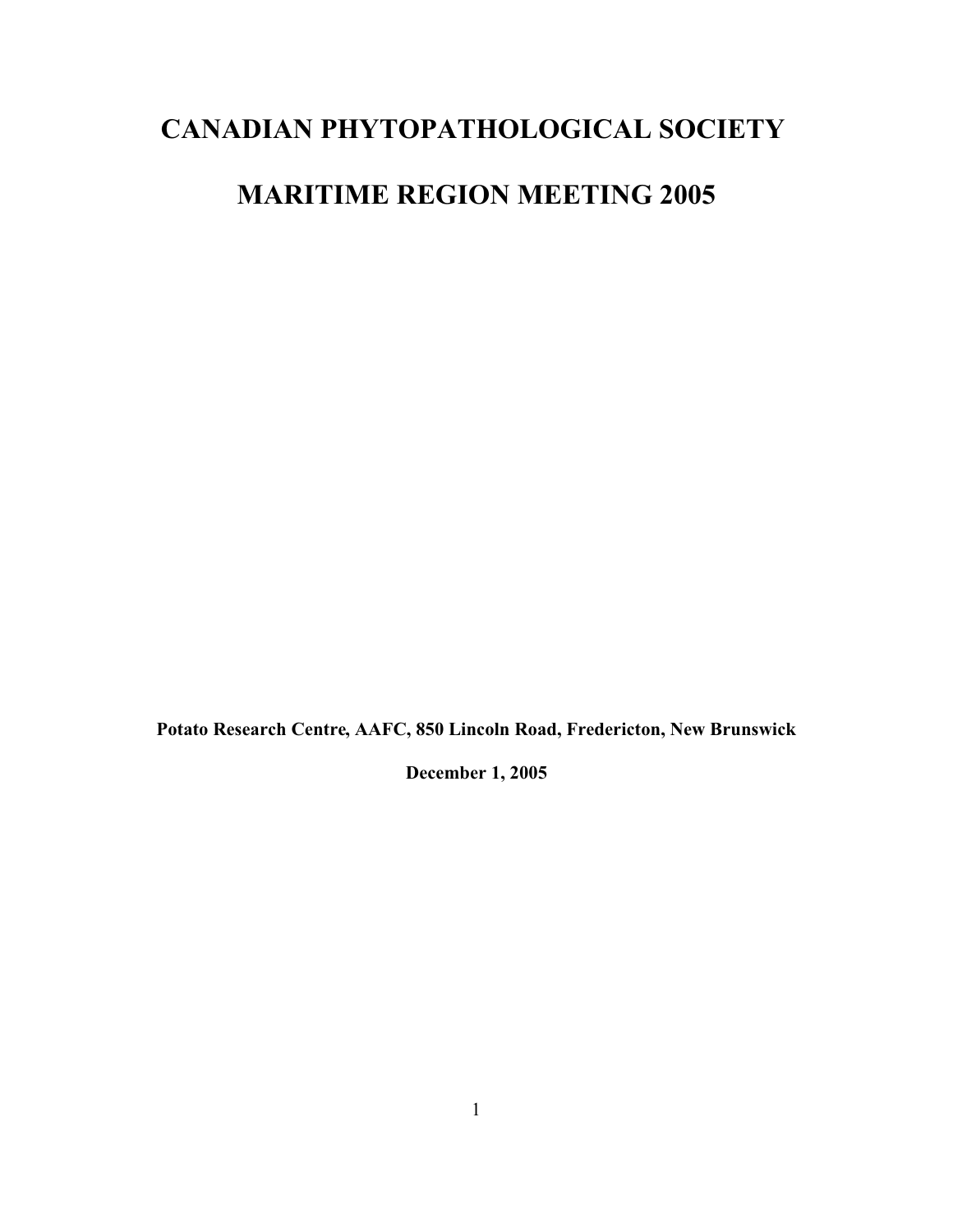### **Canadian Phytopathological Society Maritime Region Meeting December 1, 2005 Potato Research Centre, Fredericton, NB**

### **INTRODUCTION**

Welcome to Fredericton and to the 2005 Canadian Phytopathological Society Maritime Region Meeting. It has been a full year since we got together as a group, and I look forward to a stimulating afternoon of scientific discussion and fellowship.

There are 13 oral presentations on various topics in phytopathology scheduled for the afternoon. A dinner and presentations will take place at the Blue Door in downtown Fredericton following the meeting.

I am pleased to welcome Agnes Murphy, research scientist with Agriculture and Agri-Food Canada in Fredericton, as our keynote speaker. Agnes is well-known for her work on host resistance and cultivar development. She completed degrees in Biology and Plant Pathology at Memorial University and the University of Guelph, respectively. Agnes joined AAFC in Fredericton in 1982. She currently co-ordinates a program in screening for disease resistance as it relates to potato breeding and assessing plant health in breeding stocks. Her presentation is entitled: "**Plant pathology and potato breeding: interlaced disciplines**".

Many thanks to all who attended the meeting. I would particularly like to thank Dr. Xianzhou Nie, AAFC, Fredericton and his assistants for hosting this year's meeting and taking on the responsibilities of organizing the meeting, scheduling the presentations and preparing the book of abstracts. I would also like to thank the Canadian Phytopathological Society, represented by president André Lévesque, for sponsoring this event. I trust we will be able to get together on a regular basis in future, and on that note, Gordon Braun has agreed to host the 2006 meetings in Nova Scotia.

This booklet contains abstracts of the 13 oral presentations in the order that they were presented. All abstracts will subsequently be published in an upcoming edition of the Canadian Journal of Plant Pathology. The research work represented by these papers forms an important part of the on-going development of phytopathological research in the Maritimes.

Rick D. Peters Maritime Region Rep Canadian Phytopathological Society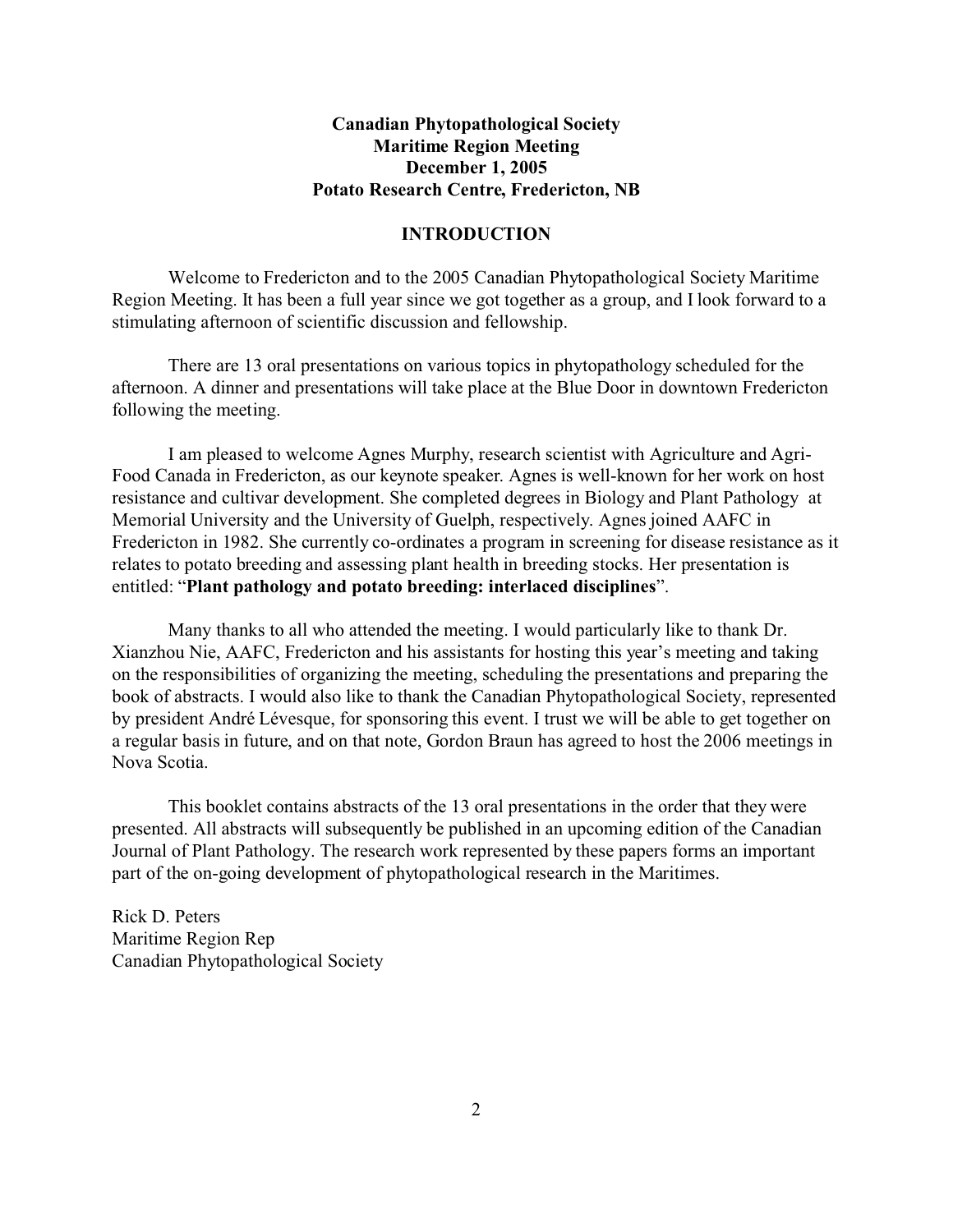### **Canadian Phytopathological Society - Maritime Region Meeting 2005 Scientific Program**

### **Thursday, 1st December 2005 Conference Room, Potato Research Centre**

- 13:00-13:10 **Introduction/Welcome**: **Rick D. Peters**, CPS Representative Maritime Region
- 13:10-13:55 **Keynote Speaker: Agnes Murphy**, Research Scientist, Potato Research Centre, AAFC, Fredericton, NB. Plant Pathology and Potato Breeding: Interlaced Disciplines.

#### **Session A: Host-pathogen interactions**

- 13:55-14:10 Viroids from ornamental plants: a potential threat to tomato and potato crops**. R. P. Singh**
- 14:10-14:25 Host-pathogen interactions of various combinations of *Verticillium* species inoculum in potato. **(Student paper, competition) N. Robinson,** H. W. (Bud) Platt, L. Hale, and V. MacLean
- 14:25-14:40 Potato gene expression during infection of tubers by *Streptomyces scabiei*. **C. Goyer,** and J. Zeng
- 14:40-14:55 The sensitivity to mefenoxam of Canadian strains of *Phytophthora erythroseptica*, causal agent of potato pink rot, and their interactions with *P. infestans* in tubers. **(Student paper, competition) P. D. Young**, R. D. Peters, H. W. (Bud) Platt, and L. R. Hale.
- 14:55-15:10 Systemic acquired resistance against *Potato virus Y* in tobacco is salicylatemediated and ethylene independent. **X. Nie**
- 15:10-15:40 **Nutrition Break**

#### **Session B: Pathogen detection and disease diagnosis**

- 15:40-15:55 Real-Time PCR assay for the detection of potato viruses in a triplex format. **M. Singh**, R. P. Singh, and R. Coffin
- 15:55-16:10 Viroid RNAs, PCR fragments and plasmid purification simplified by spotting an alkaline extract onto nitrocellulose membrane. **R. P. Singh**, A. D. Dilworth, M. Singh, and K. M. Babcock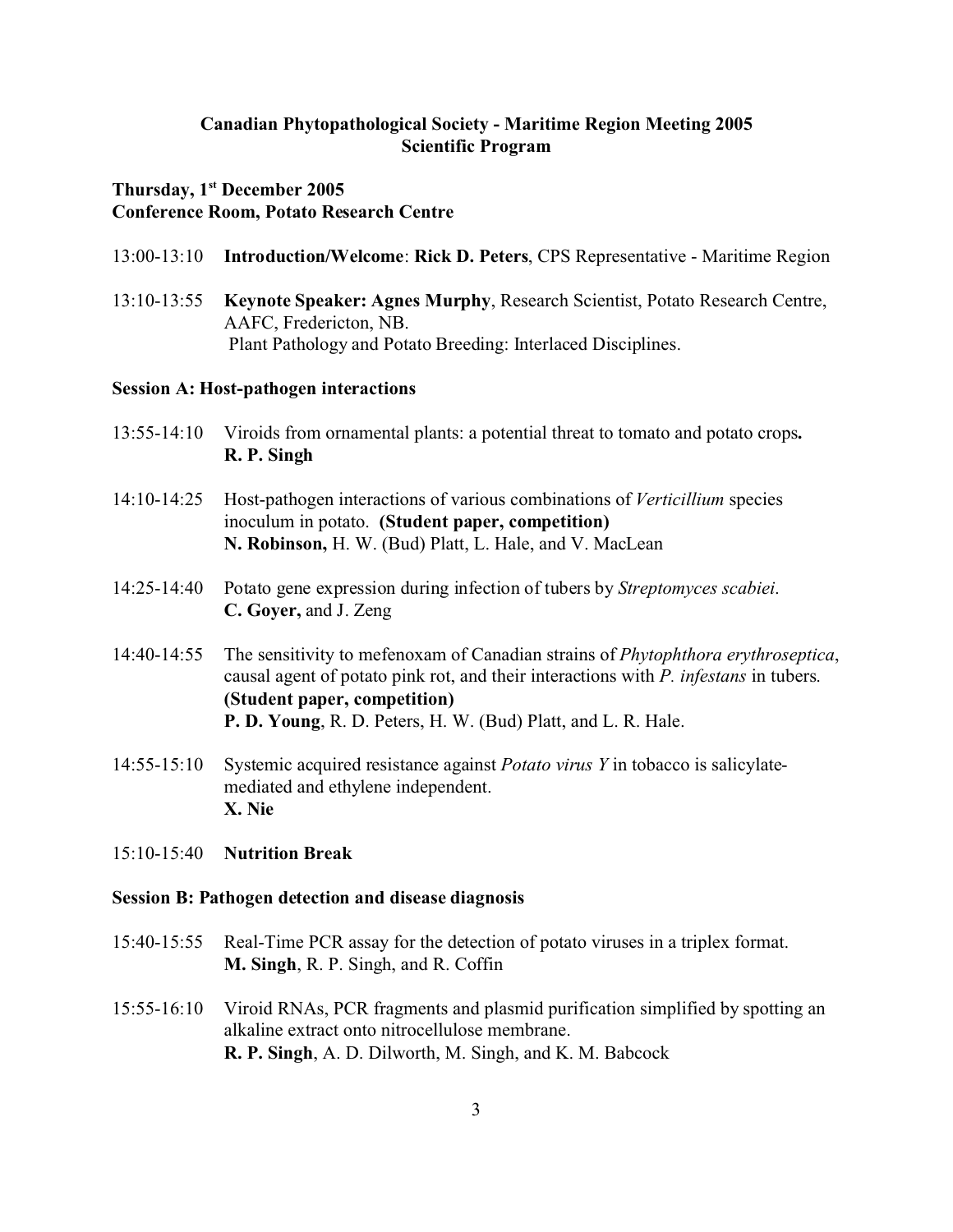### **Session C: Disease management**

- 16:10-16:25 Suppression of potato (*Solanum tuberosum*) early blight (*in vivo*) and germination of *Alternaria* spp. conidia (*in vitro*) with strobilurin fungicides. **(Student paper, competition) W. MacDonald**, R. D. Peters, R. H. Coffin, and C. Lacroix
- 16:25-16:40 Evaluation of at-planting in-furrow application of Phostrol and Ridomil Gold 480EC for potato pink rot control. **K. I. Al-Mughrabi,** and R.D. Peters
- 16:40-16:55 Biological control of apple replant disease. **P. G. Braun,** and K. K. Fuller
- 16:55-17:10 Increasing the sustainability of potato production in Atlantic Canada with crop rotation and conservation tillage. **R. D. Peters**, M. R. Carter, J. B. Sanderson, and A. V. Sturz
- 17:10-17:25 Re-assessment of the presence of *Pospiviroid* species in floral parts using RT-PCR and infectivity assays. **R. P. Singh**
- 17:25-17:50 **Wrap-up**
- 19:00- **Dinner and Award Presentations (The Blue Door, Downtown Fredericton, corner of Regent and King -** *to be confirmed***)**

**Note to presenters: Please ensure that your presentation is given to the audio/visual coordinator at least 1 hour prior to the start of the session**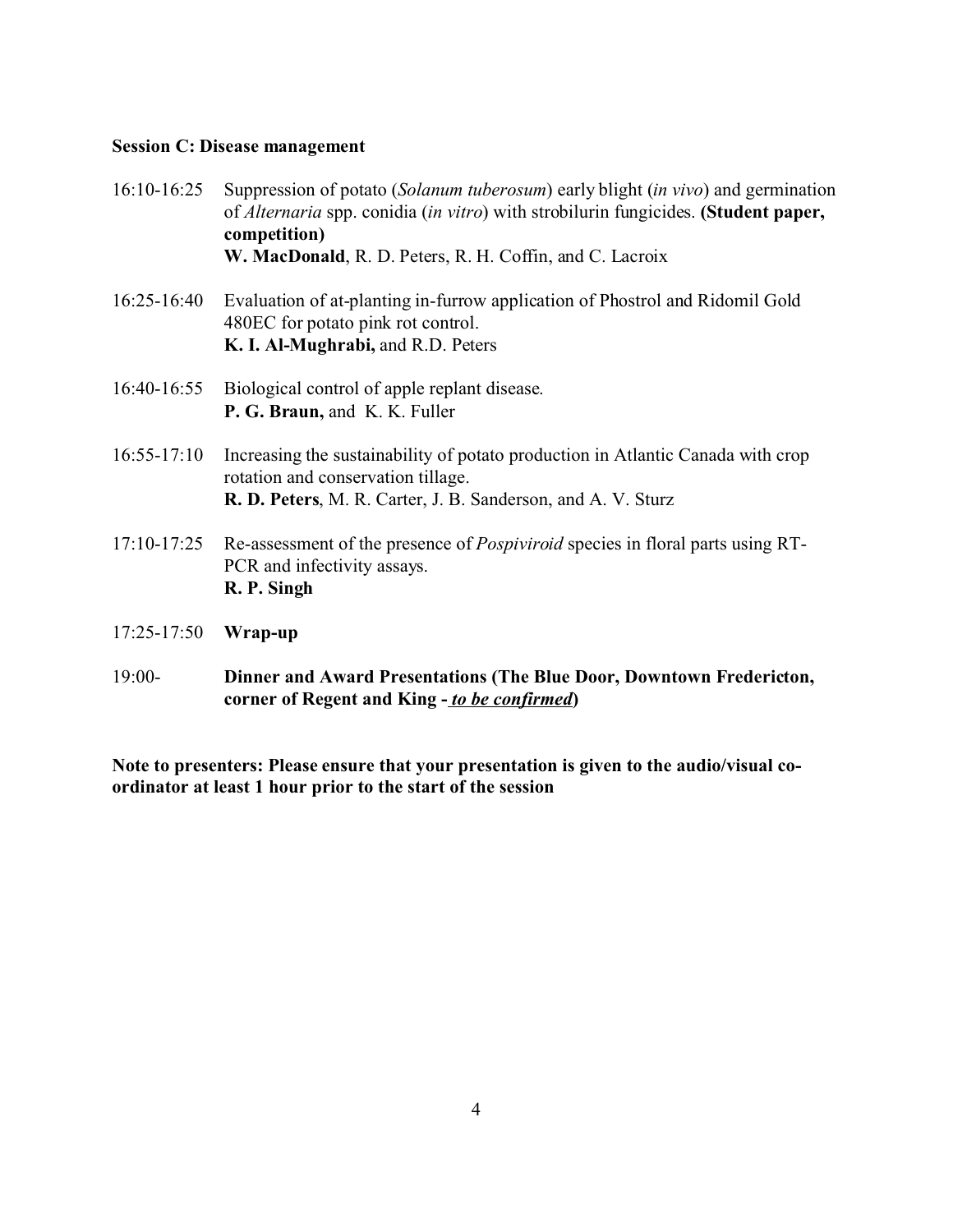### **Plant pathology and potato breeding: interlaced disciplines**

Agnes Murphy

*Potato Research Centre, AAFC, P.O. Box 20280, 850 Lincoln Road, Fredericton, NB E3B 4Z7, Canada.* 

Potatoes are susceptible to many diseases, some of which are amenable to control through breeding efforts. For some pathogens, other economically or environmentally acceptable means to limit losses from disease are not available and breeding for resistance is the only practical option.

This presentation will address the role of plant pathologists in the quest for new potato cultivars that have improved disease resistances combined with acceptable agronomic and quality traits for their end use. Starting with the germplasm resource and the identification of new sources of disease resistance, through the improvement of parents and concluding with the cultivar description, pathologists provide information and work with breeders at every step in the multi year process. The decision to advance selections for further evaluation is made only after thorough review of all available data and records pertaining to agronomic and quality attributes plus reaction to diseases. Only those that meet performance thresholds make the cut.

In the potato breeding cycle, just the first generation is grown from botanical seed. All successive generations are propagated vegetatively, as is the case in commercial production. Thus, the assurance of plant health is another aspect for attention. Breeding stocks are subjected to diagnostic tests and visual inspections to ensure freedom from disease since a proportion of these selections are multiplied and shipped for evaluation trials across the country.

The presentation is based primarily on the experience and perspective of a pathologist tightly woven into the fabric of the potato breeding program at the AAFC Potato Research Centre.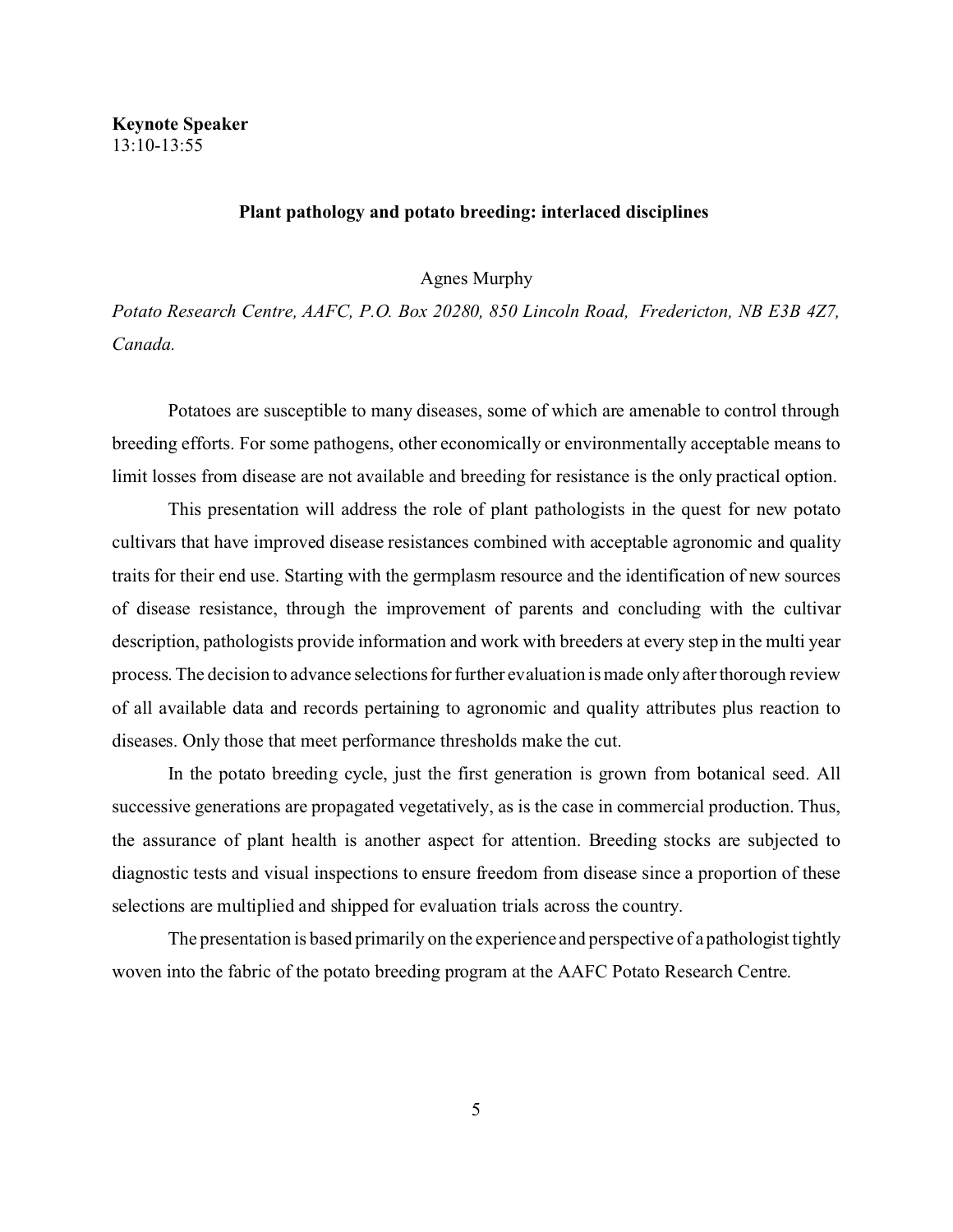**Session A: Pathogen-host interactions** 13:55-14:10

#### **Viroids from ornamental plants: a potential threat to tomato and potato crops**

R. P. Singh

*Potato Research Centre, 850 Lincoln Road, Fredericton, NB, E3B 4Z7, Canada* 

Ornamental plant nurseries play a significant role in the aesthetic landscape of urban and rural centres. Flowers and foliage plants, shrubs, plants for hanging baskets, and landscapes from all regions of the world are available at ornamental plant nurseries. A variety of plant species, lack of isolation between plant species, rapid vegetative multiplication (mainly by cuttings), and an absence of disease-symptoms in propagating material, render nurseries as an ideal environment for viroid evolution through recombination and mutation. Although only scattered reports of viroids from ornamental plants have been made, it has been shown that viroids persisting symptomlessly in ornamental plants can cause severe economic losses upon transfer to crop plants. A study of speciesjumping of *Columnea latent viroid* probably from an ornamental plant to tomato in nature, its manual transfer to potato and growth under field conditions in the Netherlands will be discussed. It has demonstrated that *Columnea latent viroid* caused high infection rate in the tomato crop and a very high reduction of the potato tuber yield. Also, the potential of developing multiple viroid infections through recombination in vegetatively propagated plants and experimental demonstration of 'inverse' chimeric viroid formation are other examples of the role played by ornamental plants in viroid evolution.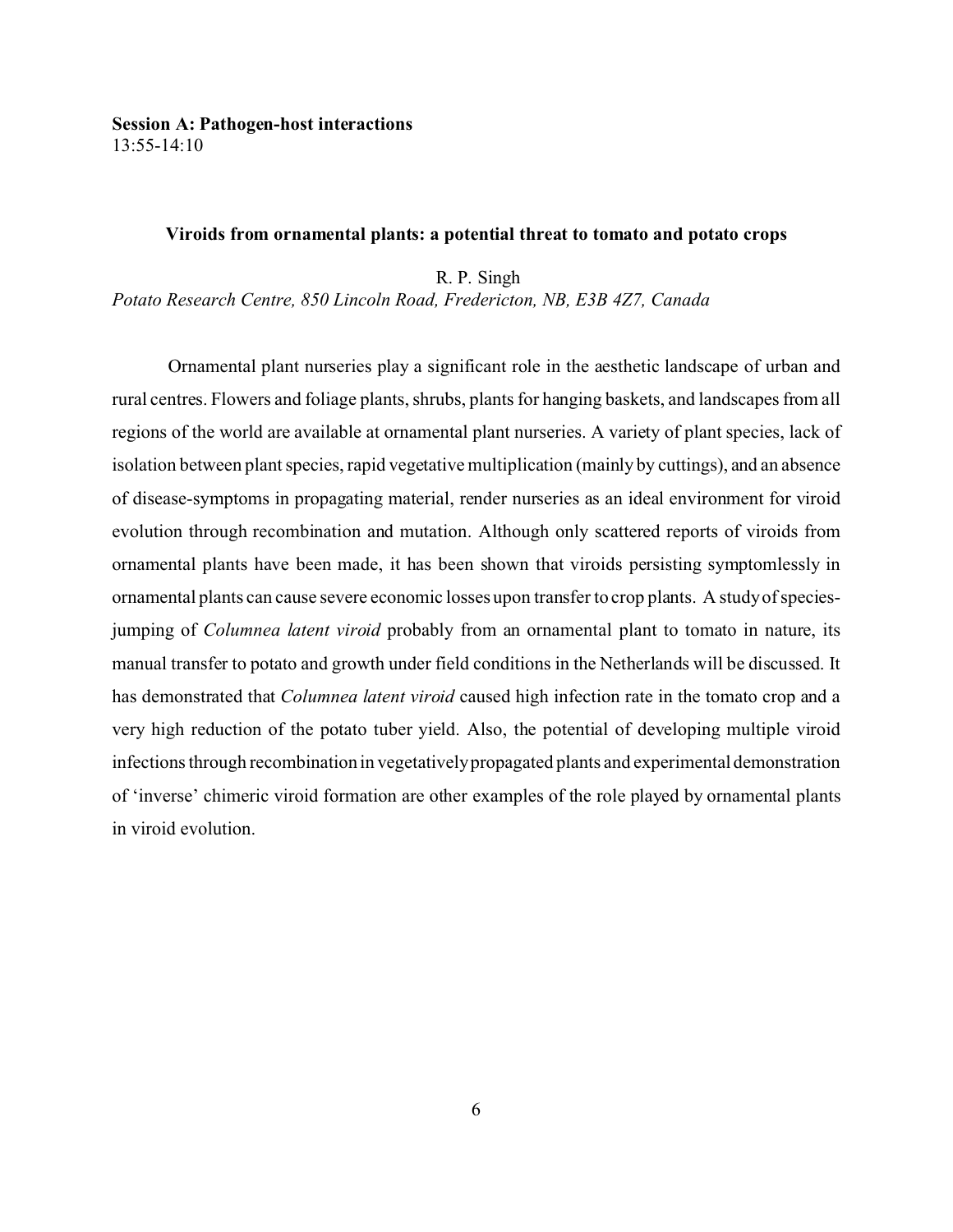#### **Host-pathogen interactions of various combinations of** *Verticillium* **species inoculum in potato**

N. Robinson, H. W. (Bud) Platt, L. Hale, and V. MacLean

*Crops and Livestock Research Center, Agriculture and Agri-Food Canada, 440 University Avenue, Charlottetown, PEI, C1A 4N6, Canada; and (L.H.) Department of Biology, University of Prince Edward Island, 550 University Avenue, Charlottetown, PEI, C1A 4P3, Canada* 

Verticillium wilt can cause significant tuber yield losses in many potato growing areas worldwide. *Verticillium* spp. are soil or tuber borne and are often found in association with many other microorganisms including other *Verticillium* spp. The population dynamics following combined inoculations of potato with various *Verticillium* spp. were studied. In greenhouse and field studies, four *Verticillium* spp. were used: *V. albo-atrum* 'group 1'*, V. dahliae*, *V. albo-atrum* 'group 2' and *V. tricorpus*. Potato plants were inoculated with two out of the four species in various combinations of an aggressive (*V. albo-atrum* 'group 1' or *V. dahliae*) and weak (*V. albo-atrum* 'group 2' or *V. tricorpus*) pathogen on the same date or with a weak species followed by an aggressive species four days later. Soil samples and various plant parts were collected and relative population levels (RPLs) of each pathogen were determined using polymerase chain reaction (PCR) techniques. In combinations where pathogens were inoculated at the same time, the weaker species did not suppress RPLs of the aggressive species. In combinations where the weaker species were inoculated first, followed by the aggressive species four days later, the two weaker species were able to suppress RPLs of V*. albo-atrum* and visual wilt symptoms of both *V. dahliae* and *V. albo-atrum* 'group 1'.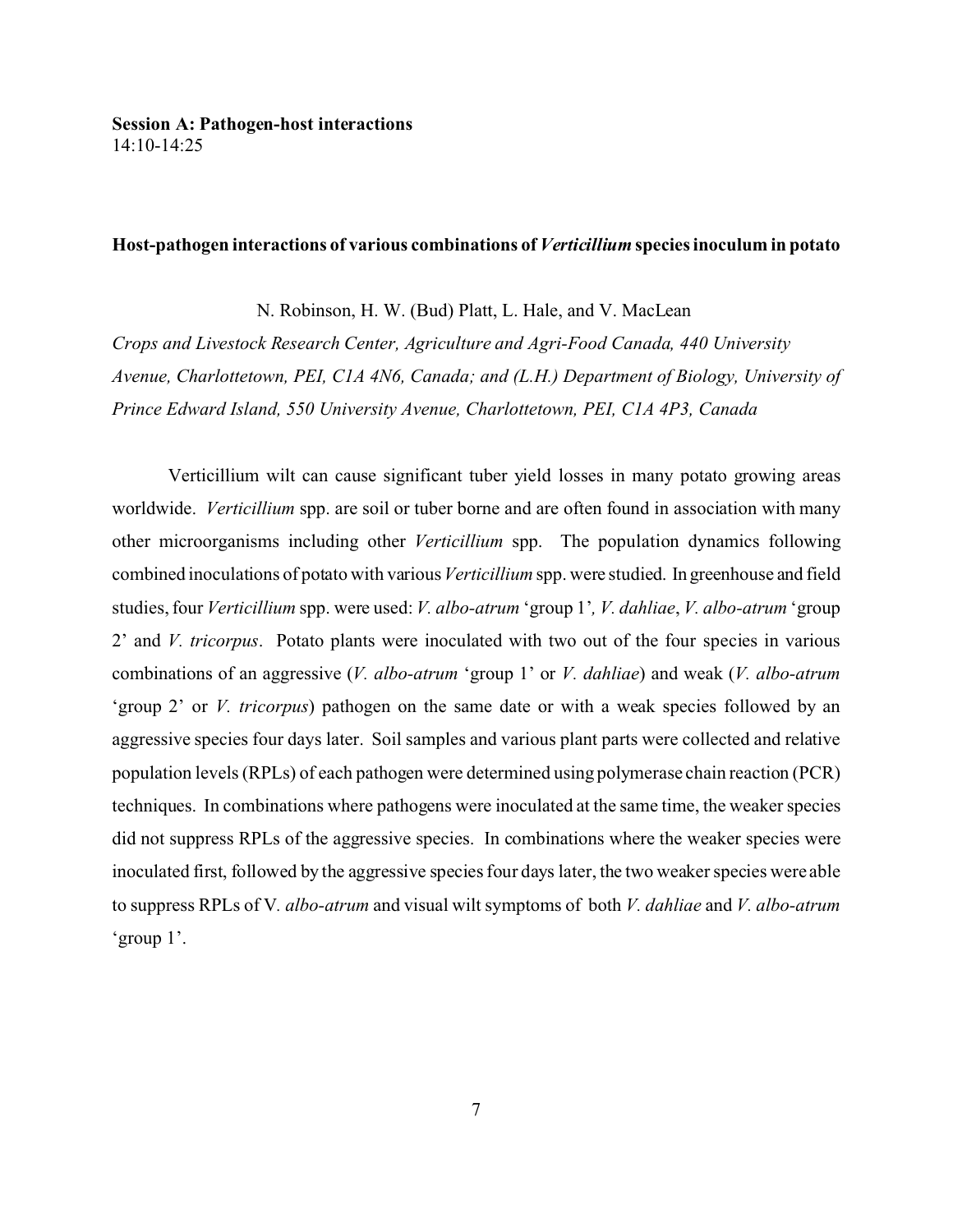### **Potato gene expression during infection of tubers by** *Streptomyces scabiei***.**

C. Goyer, and J. Zeng

*Agriculture and Agri-Food Canada, Potato Research Centre, P.O. Box 20280, 850 Lincoln, Fredericton, NB E3B 4Z7, Canada*

*Streptomyces scabiei* is a soil-borne bacterium that infects growing potato tubers by entering through the lenticels or wounds. Brownish lesions appear on the tubers that can be raised, superficial or deep-pitted. Although several potato lines or cultivars are resistant to common scab, the mechanisms involved are still unknown. The objective of this project was to study the expression of genes from potato tubers infected by *S. scabiei*. Non-infected and *S. scabiei* infected leaf bud tubers from the diploid resistant line of potato 12120-03 were used to build a subtractive cDNA library. The resulting pool of genes was also normalized to increase rare genes by removing the two most frequent DNA fragments using Southern blot. Approximately 200 DNA fragments resulting from the subtraction were cloned, sequenced and assembled into 19 contigs. Sequences from five contigs were similar to cysteine proteases, one contig to a pectate lyase, three contigs were similar to EST sequences and 10 contigs contained sequences that were not similar to any other known sequences.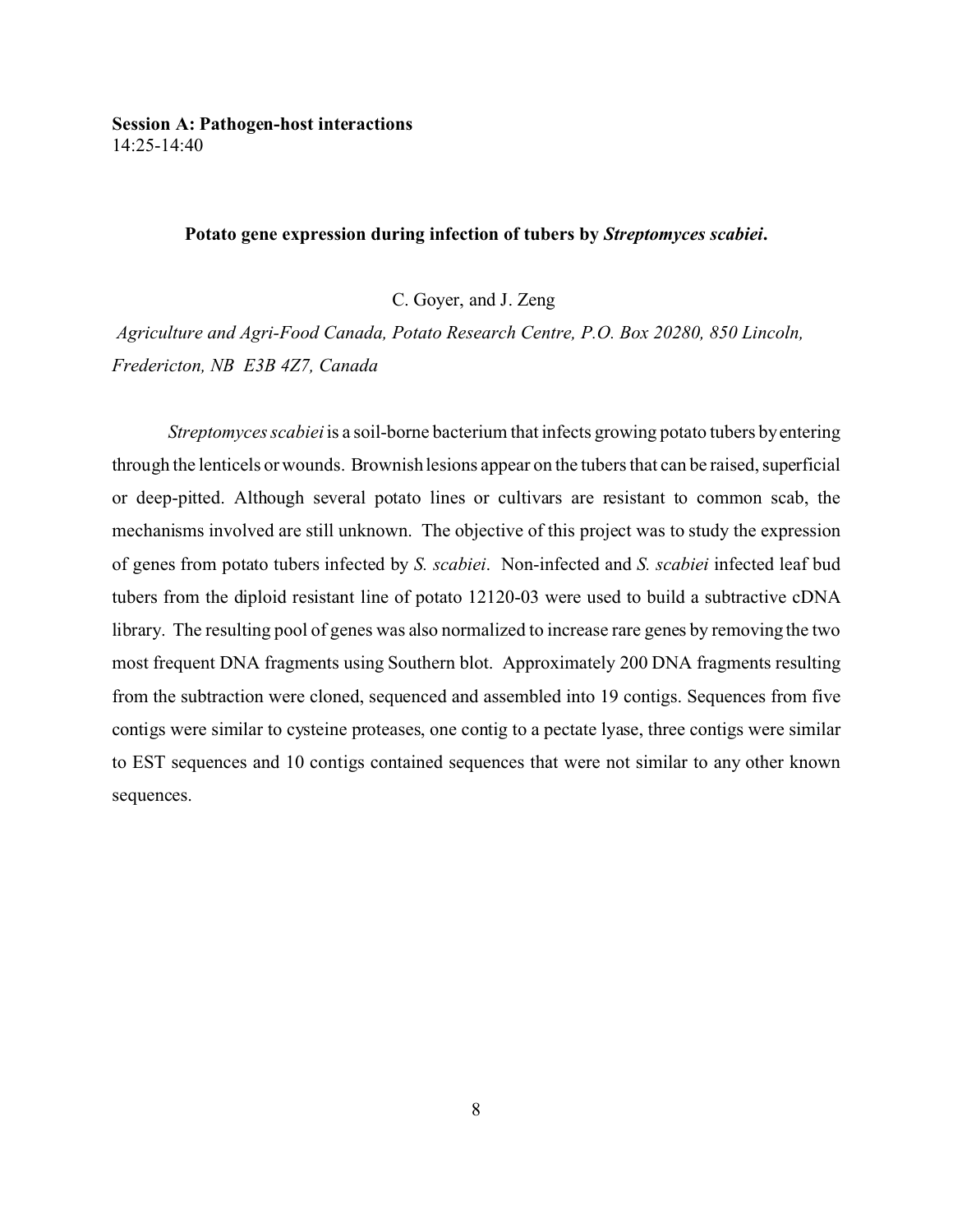# **The sensitivity to mefenoxam of Canadian strains of** *Phytophthora erythroseptica***, causal agent of potato pink rot, and their interactions with** *P. infestans* **in tubers.**

P. D. Young, R. D. Peters, H. W. (Bud) Platt, and L. R. Hale

*Department of Biology, University of Prince Edward Island, 550 University Ave., Charlottetown, PE C1A 4P3, Canada; (R.D.P. and H.W.P.) Agriculture and Agri-Food Canada, Crops and Livestock Research Centre, 440 University Ave., Charlottetown, PE C1A 4N6, Canada*

Mefenoxam is the only chemical control currently registered in Canada for *Phytophthora erythroseptica*, the causal agent of pink rot of potato. In recent years, mefenoxam-resistant strains of *P.erythroseptica* have been recovered in potato-producing states such as Idaho and Maine, U.S.A. Development of pink rot in fields that have been treated with mefenoxam has brought the utility of this fungicide into question. In addition, the impact of the presence of late blight in conjunction with pink rot in field and stored tubers on the efficacy of mefenoxam is unknown.We have undertaken the first Canada-wide survey for mefenoxam resistance in strains of *P. erythroseptica*. Tubers with pink rot were obtained from fields throughout Canada. The pathogen was then isolated and tested for sensitivity to mefenoxam at various concentrations using an *in vitro* agar assay. Sensitive strains of *P. erythroseptica* were tested for their interactions with *P. infestans* in both *in vitro* and *in vivo* experiments. The *in vitro* experiment involved growing a mefenoxam-sensitive isolate of *P. erythroseptica* in a broth medium containing mefenoxam that had previously served as a substrate for the *in vitro* growth of a mefenoxam-resistant strain of *P. infestans*. The *in vivo* experiment involved inoculating tubers from mefenoxam-treated plantswith*P.infestans*, and then re-inoculating the tubers with *P.erythroseptica* at various time intervals to ascertain pink rot development. The results of these studies will be presented as part of a continuing evaluation of the effectiveness of mefenoxam for control of pink rot in Canada.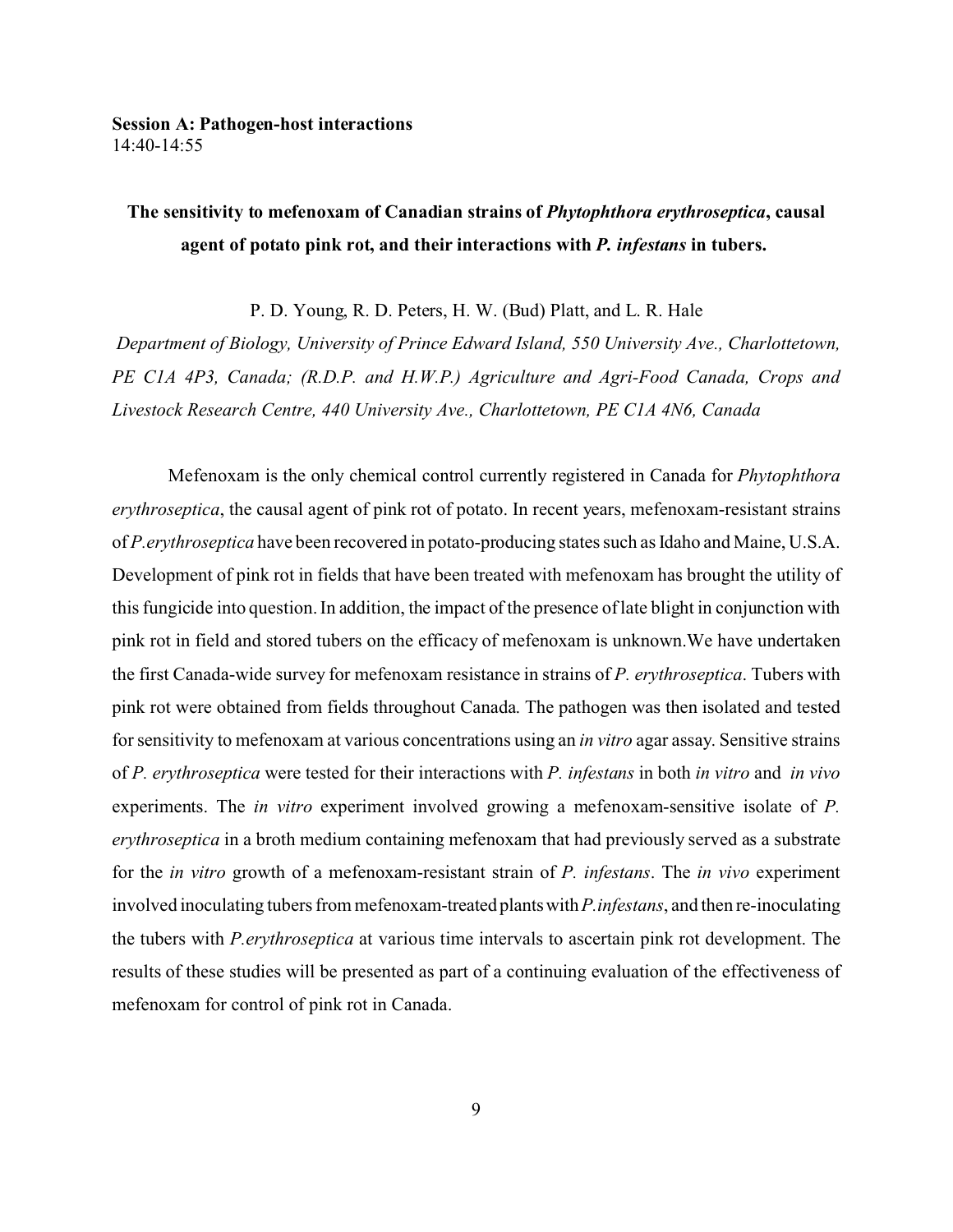# **Systemic acquired resistance against** *Potato virus Y* **in tobacco is salicylate-mediated and ethylene independent**

Xianzhou Nie

*Potato Research Centre, Agriculture and Agri-Food Canada, 850 Lincoln Road, P.O. Box 20280, Fredericton, NB E3B 4Z7, Canada*

Using a severe isolate of *Potato virus Y* strain group N:O ( $PVY^{N:O}$ ) and tobacco plants, interactions between the host and virus were investigated. The systemic development of symptoms in tobacco plants could be divided into three stages after inoculation with the virus: virus incubation stage, rapid symptom-progress stage, and partial recovery and symptom-shifting stage. Treatment of seedlings with salicylic acid (SA) delayed the virus-induced necrosis in stems by one to two days. SA, not aminocyclopropane-1-carboxylic acid (ACC), the precursor of phytohormone ethylene, also significantly suppressed the symptom severity in stems. Further analysis indicated that the accumulation of PVY was retarded by SA at the early stage of infection, and the effects were more profound in stems than leaves. Peroxidase (POX) activity and pathogenesis-related (PR) genes including *PR-1a* and *PR-1b* were enhanced by PVY infection. SA not only increased POX activity in stems and PR genes in stems and leaves of mock-inoculated plants, but also elevated the activity of POX in both leaves and stems and the expression of *PR-1a* in leaves of PVY infected plants. Together, the results suggest that systemic acquired resistance plays a role in suppressing  $PVT^{N_O}$ induced symptom development through SA-mediated and ethylene-independent pathway(s). The symptom suppression was correlated with reduced replication/accumulation of virus at the early stage of infection.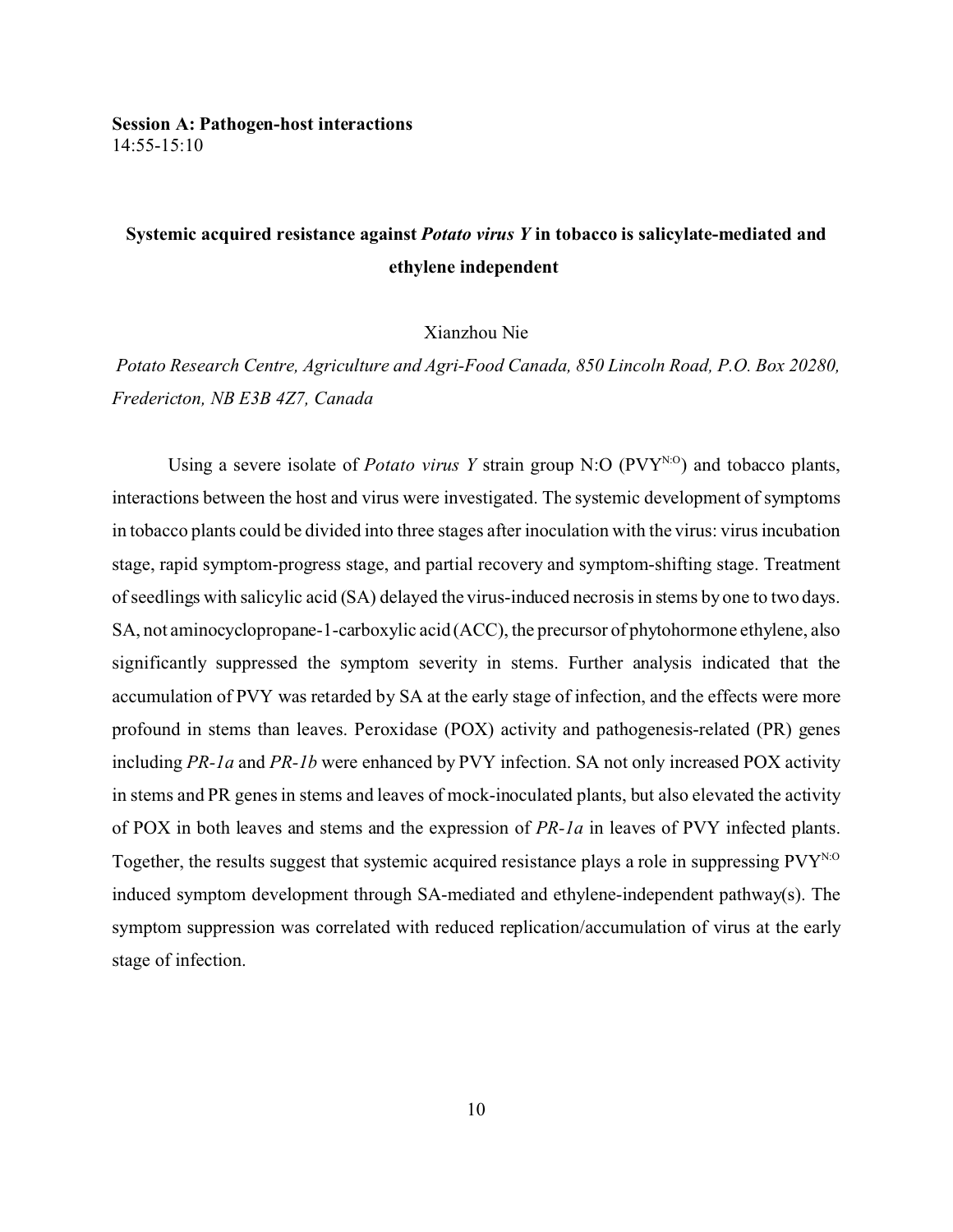### **Real-Time PCR assay for the detection of potato viruses in a triplex format**

Mathuresh Singh, Rudra P. Singh, and Robert Coffin

*Agricultural Certification Services, 1030 Lincoln Road, Fredericton, NB E3B 8B7, Canada;(R.P.S.) Potato Research Centre, Agriculture and Agri-Food Canada, 850 Lincoln Road, Fredericton, NB E3B 4Z7, Canada; and (R.C.) Cavendish Farms, P.O. 3500, Summerside, PEI C1N 5J5, Canada*

A triplex real-time PCR assay was developed to detect *Potato virus Y* (PVY), *Potato leafroll Virus* (PLRV), *Potato virus S* (PVS) and *Potato virus X* (PVX), in various virus-combinations from greenhouse and field grown dormant tubers. Two different methods of nucleic acid extraction, including 'sodium-sulfite extraction and dot-blot elution' were evaluated to determine one single protocol, which is efficient and equally applicable to all viruses. The dot-blot elution method was found to be rapid, cost effective, used no organic solvents and provided reliable results for simplex and duplex PCR. Several TaqMan probes were designed based on gene sequences available from databases and synthesized by Applied Biosystems with three terminal reporter dyes and one quencher dye. The probes were tested in all possible combinations in duplex and triplex format for their cross reactivity. No cross reactivity was detected in any combination tested for PVY, PLRV, PVS and PVX. Preliminary data on comparison of real-time PCR with conventional PCR indicates that realtime is more sensitive in detecting viruses from field grown dormant tubers, thus enabling testing of tubers for early shipment.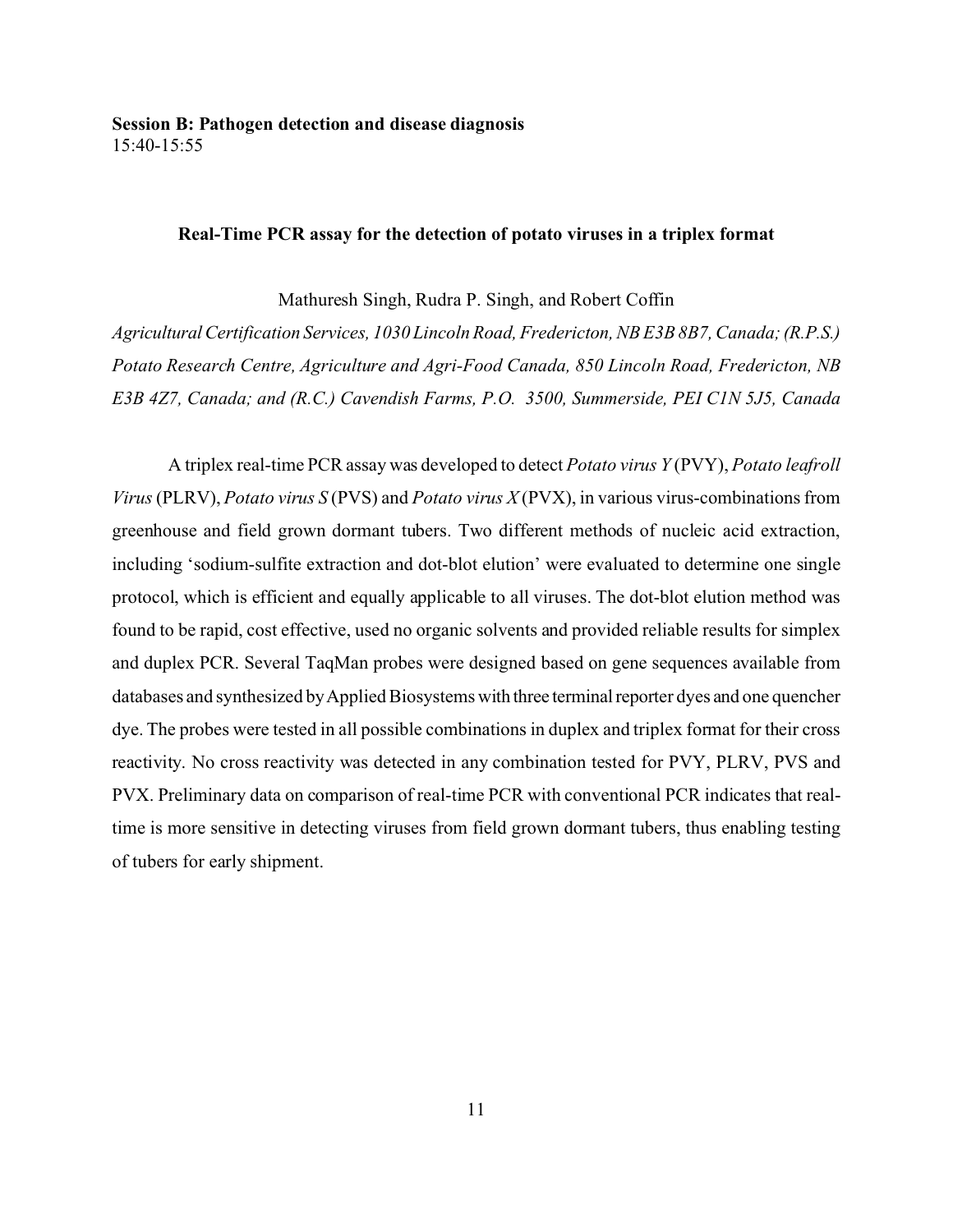# **Viroid RNAs, PCR fragments and plasmid purification simplified by spotting an alkaline extract onto nitrocellulose membrane**

R. P. Singh, A. D. Dilworth, M. Singh and K. M. Babcock

*Potato Research Centre, 850 Lincoln Road, Fredericton, NB E3B 4Z7, Canada; (M.S and K.M.B) Agricultural Certification Services, 1030 Lincoln Road, Fredericton, NB E3B 8B7, Canada*

To facilitate large-scale systematic studies of viroids in ornamental plants, a genus *Pospiviroid-*specific primer pair and simplified protocols for the preparation of nucleic acid and plasmid purification was developed. The method consists of preparing crude extracts in NaOH-EDTA solution and using the supernatant for the tests. The NaOH-EDTA extract can be used at four distinct stages of preparation depending upon the accuracy desired, namely 1) Incubation of extract for 15 min at room temperature and the use of the supernatant for RT-PCR; 2) The supernatant sap can be spotted onto a nitrocellulose membrane without vacuum, and the water-eluted liquid from an individual spot is used for RT-PCR; 3) Centrifugation of the extract and use of the supernatant in RT-PCR; and 4) For quantitative accuracy, spotting the centrifuged supernatant on nitrocellulose using a vacuum device and then using the water-eluted liquid from spots for RT-PCR. Efficiency of detection could range from 60 % in format 1 and 3 to as high as 95-100 % in format 2 and 4. The fourth format can be used to purify an amplified product for DNA cloning and for plasmid purification. The protocols are rapid, inexpensive and applicable to large-scale epidemiological surveys of ornamental plants for the presence of viroids and in plasmid purification. The membranes are easily transported long distances and can be stored at room temperature for several months while retaining the ability to detect viroids by RT-PCR and by infectivity assays.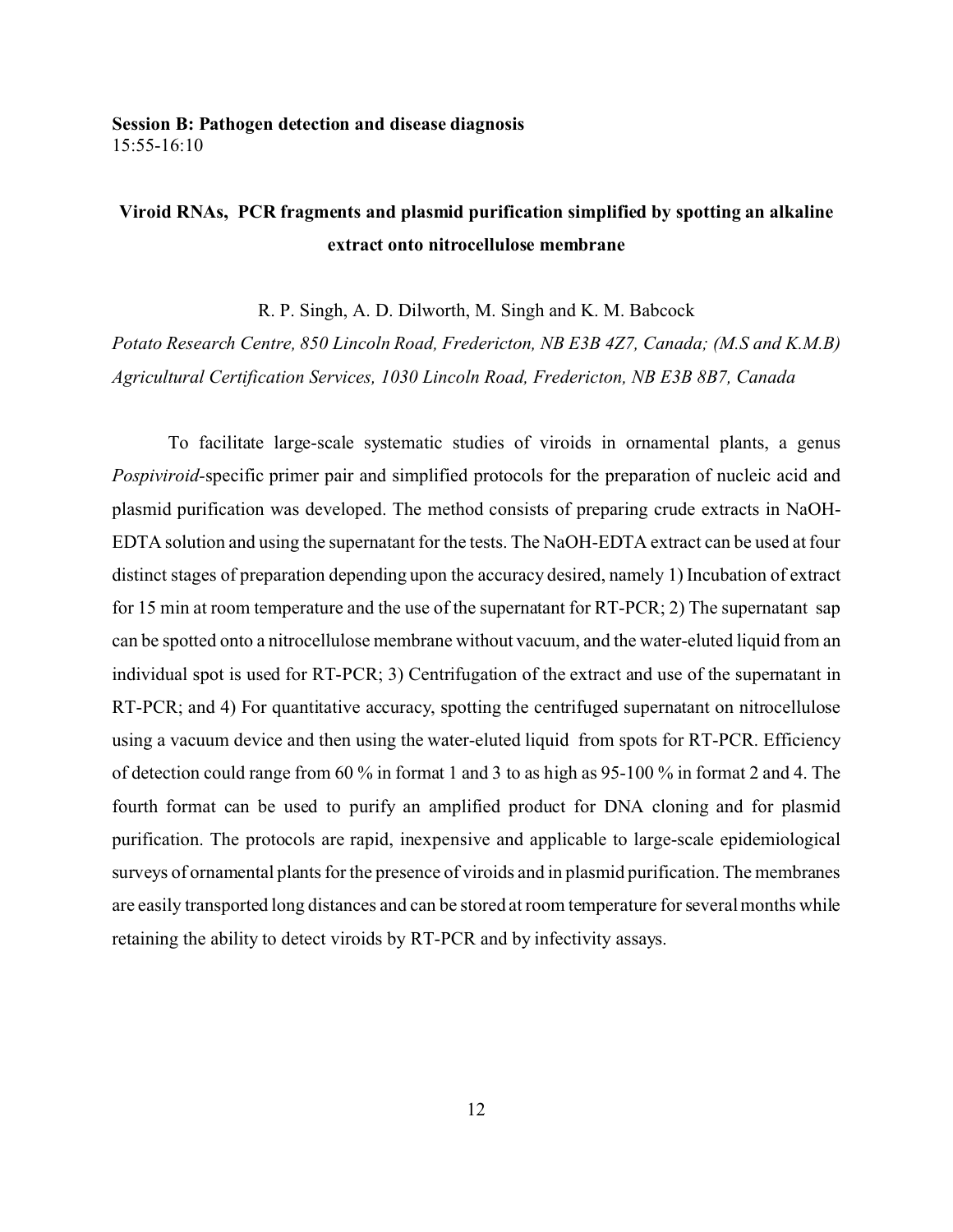## **Suppression of potato (***Solanum tuberosum***) early blight (***in vivo***) and germination of** *Alternaria* **spp. conidia (***in vitro***) with strobilurin fungicides**

W. MacDonald, R. D. Peters, R. H. Coffin, and C. Lacroix

*Department of Biology, University of Prince Edward Island, 550 University Ave., Charlottetown, PE C1A 4P3, Canada; (R.D.P.) Agriculture and Agri-Food Canada, Crops and Livestock Research Centre, 440 University Ave., Charlottetown, PE C1A 4N6, Canada; and (R.H.C.) Cavendish Farms, Kensington, PE, Canada*

Experimental potato fields were established in New Annan, Prince Edward Island (PEI), to assess the efficacy of strobilurin fungicides(Quadris®andHeadline®) to suppress *Alternaria solani*, causal agent of potato early blight. At the end of the growing season, these field trials were rated according to the Horsfall-Barratt scale and an obvious fungicide treatment effect was observed. The incidence and severity of early blight was low in plots treated with strobilurin fungicides compared to untreated plots where disease was more severe. These ratings also revealed differences in disease based on cultivar type and nitrogen availability, although these differences were less marked in comparison to the fungicide treatment. In addition to the foliage assessment, isolates of *A. solani* as well as *Alternaria alternata*, another ubiquitous leaf-spot pathogen, were collected from several PEI potato fields, both experimental and commercial, for subsequent laboratory work. An *in vitro* spore germination assay was used to measure sensitivity of these isolates to azoxystrobin, the active ingredient in Quadris® fungicide. The effective concentration that inhibited spore germination by 50% ( $\text{EC}_{50}$ ) was determined for each isolate. In 2003,  $\text{EC}_{50}$  values ranged from 0.003-0.014  $\mu$ g/ml for the *A. solani* isolates tested, while the values for the *A. alternata* isolates ranged from 0.001- 0.023  $\mu$ g/ml. EC<sub>50</sub> values for the 2004 collection of isolates were similar to the 2003 results with *A. solani* isolates ranging from 0.002-0.022 µg/ml and *A. alternata* isolates ranging from 0.003- 0.028 µg/ml. These results suggest that the isolates tested are sensitive to azoxystrobin and no indication of reduced-sensitivity or resistance was observed. This sensitivity is likely due to the limited exposure of these two pathogens (*A. solani* and *A. alternata*) to strobilurin chemistry in Prince Edward Island potato fields.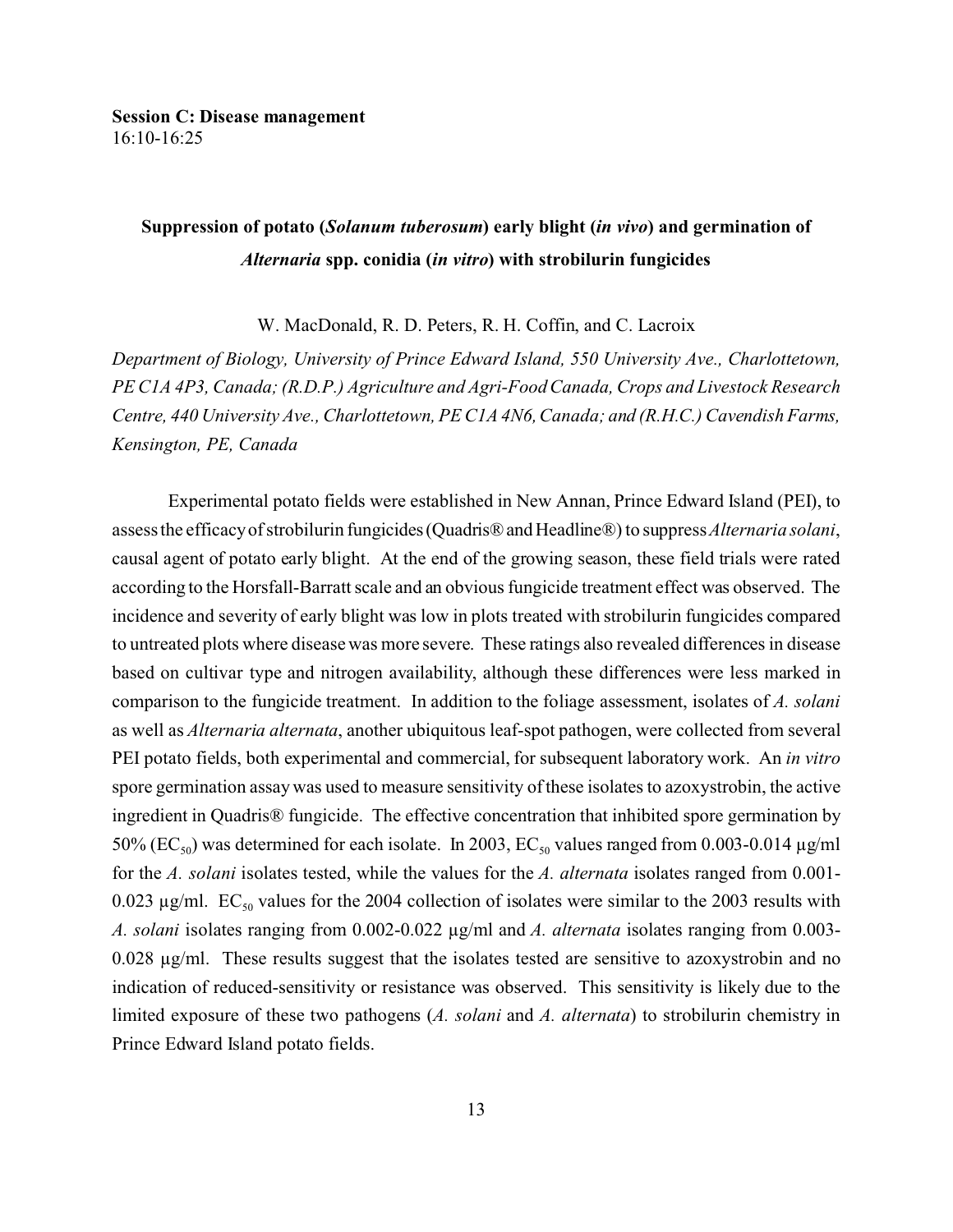## **Evaluation of at-planting in-furrow application of Phostrol and Ridomil Gold 480EC for potato pink rot control**

Khalil I. Al-Mughrabi, and Rick D. Peters

*Potato Development Centre, New Brunswick Department of Agriculture, Fisheries and Aquaculture, 39 Barker Lane, Wicklow, NB E7L 3S4, Canada; and (R.D.P.) Agriculture and Agri-Food Canada, 440 University Avenue, Charlottetown, PEI C1A 4N6, Canada*

Field trials were established in Florenceville, New Brunswick, Canada to evaluate the effect of at-planting in-furrow application of Phostrol™ (mono-and dibasic sodium, potassium and ammonium phosphates) and Ridomil® Gold 480EC (Metalaxyl-M and S isomer) on pink rot control in potatoes (cvs. Shepody and Russet Burbank). Inoculum made from a metalaxyl-m-sensitive isolate of *Phytophthora erythroseptica* from New Brunswick was applied either as a vermiculite slurry infurrow at planting, or as a zoospore drench in soils adjacent to plants in late August. After harvest, number and weight of tubers showing pink rot symptoms were assessed, and percent of total tuber weight and number composed of diseased tubers was calculated. Ridomil ® Gold 480EC applied infurrow was found to be significantly (*P<0.001*) more effective against pink rot than Phostrol™. The mean weight of diseased tubers as a percentage of total tuber weight was 1.53 in the Ridomil® treatment and 9.55 in the Phostrol™ treatment (similar to the inoculated control). The mean number of diseased tubers as a percentage of total tuber number was 1.71 in the Ridomil® treatment and 10.14 in the Phostrol™ treatment. The late season inoculation yielded significantly (*P<0.001*) more disease (mean percent of 9.98 for weight of diseased tubers and 10.55 for number of diseased tubers) than the in-furrow inoculation (mean percent of 3.32 for weight of diseased tubers and 3.71 for number of diseased tubers). The potato cultivar Shepody was significantly (*P*<0.001) more susceptible to pink rot (mean percent of 9.87 for weight of diseased tubers and 10.56 for number of diseased tubers) than Russet Burbank (mean percent of 3.43 for weight of diseased tubers and 3.70 for number of diseased tubers). Our findings indicate that Ridomil® Gold 480EC applied in-furrow at planting is a viable option for control of pink rot caused by metalaxyl-m-sensitive strains of *P. erythroseptica* in New Brunswick.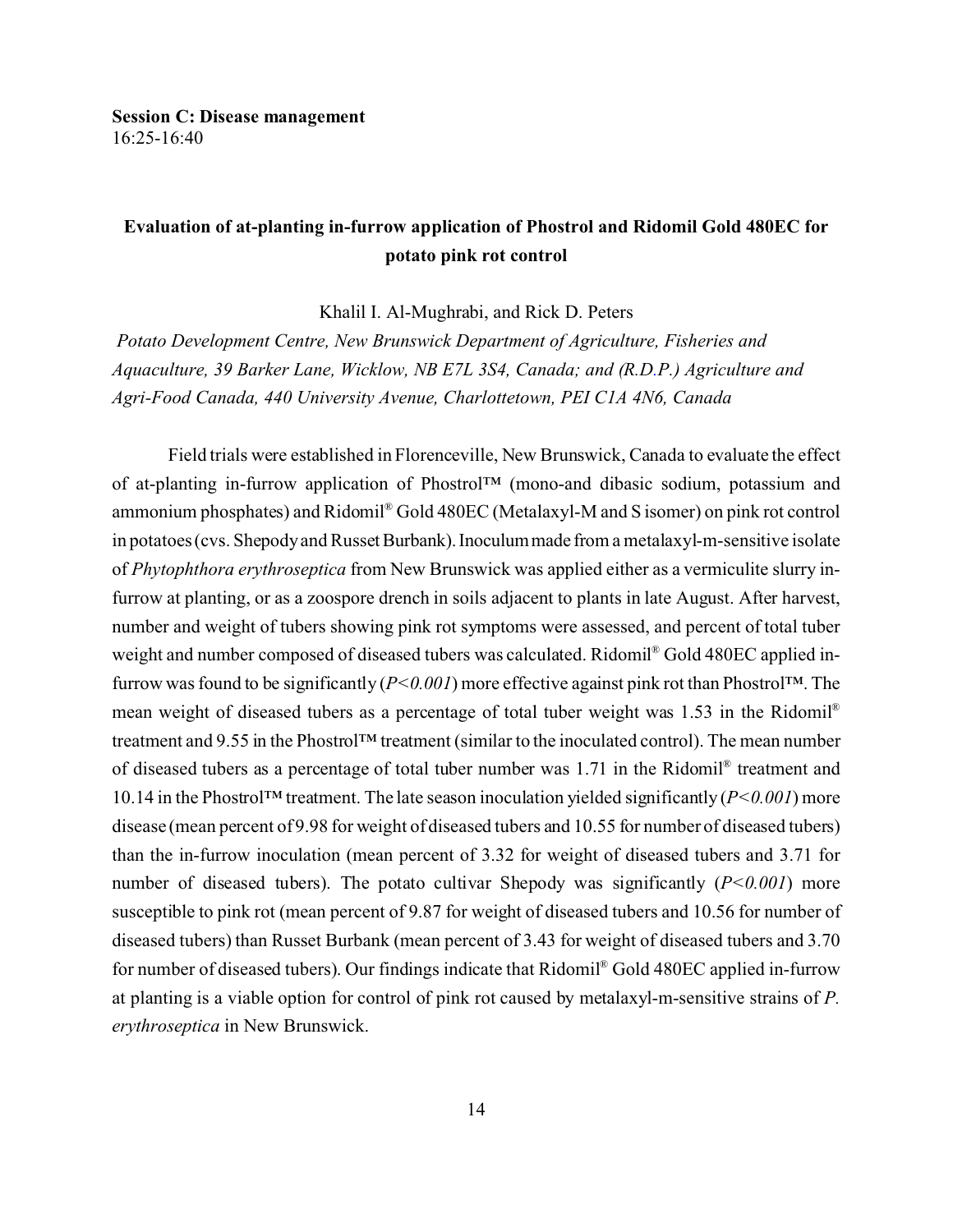**Session C: Disease management** 16:40-16:55

#### **Biological control of apple replant disease**

P. G. Braun, and K. K. Fuller

*Atlantic Food and Horticulture Research Centre, Agriculture and Agri-Food Canada, 32 Main St. Kentville, NS B4N 1J5, Canada*

Apple (*Malus* × *domestica* Borkh.) replant disease (ARD) is a serious problem throughout the temperate apple growing regions of the world. It is caused by a complex of soil micro-organisms and exacerbated by changes in soil chemistry and physical conditions resulting from long term apple production. Methyl bromide, a broad-spectrum soil fumigant, has been an effective and reliable management tool for this complex disease. However, the Montreal Protocol called for a phase-out of methyl bromide requiring the development of alternative management strategies. While alternative fumigants are available, a non-chemical strategy for disease management would be the most beneficial for both the grower/applicator and the environment. Six rows of old apple trees were removed and the plot divided into a randomized complete block design with four blocks of six treatments. The treatments were, 1) non-treated control, 2) soil fumigation with Telone C-17, 3) deep ripping, 4) deep ripping plus fumigation, 5) deep ripping plus compost and 6) deep ripping plus compost plus fumigation applied prior to planting. Fumigation significantly  $(P<.001)$  increased trunk cross-sectional area (TCA)(56 vs 69% relative growth) over four years and yields in the first cropping year (48 vs 92 apples/tree) while deep ripping had no effect on TCA (58 vs 59% rg) but significantly (P<.001) reduced yield (70 vs 46 a/t). However, deep ripping plus compost significantly  $(P=0.01)$  increased both TCA and fruit set (59 vs 70% rg and 70 vs 94 a/t, respectively). While deep ripping plus compost was not as effective as fumigation it was significantly better than the control and will fill the available tree space in six years with an acceptable yield potential.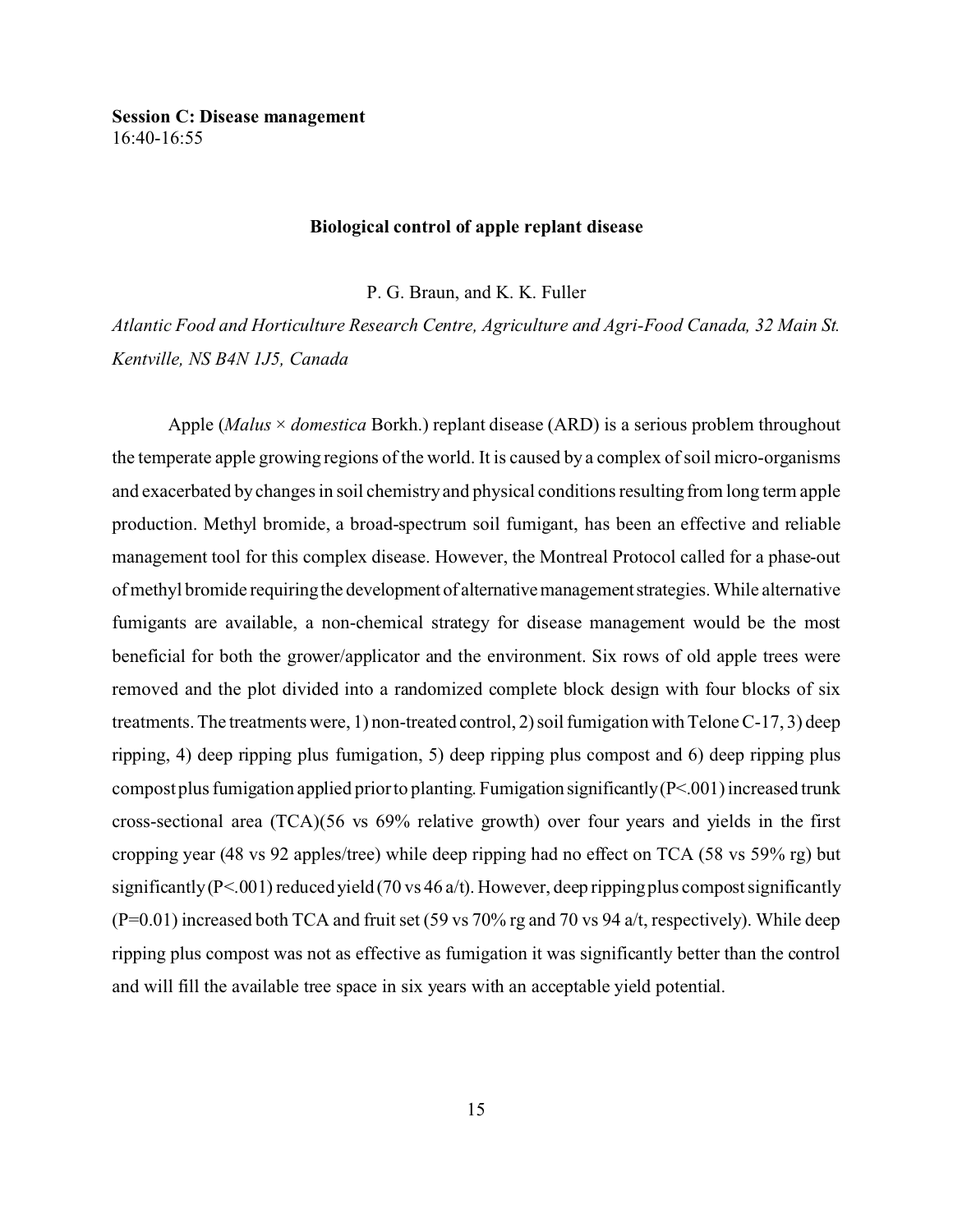### **Session C: Disease management** 16:55-17:10

# **Increasing the sustainability of potato production in Atlantic Canada with crop rotation and conservation tillage**

R. D. Peters, M. R. Carter, J. B. Sanderson, and A. V. Sturz

*Agriculture and Agri-Food Canada, Crops and Livestock Research Centre, 440 University Avenue, Charlottetown, PE C1A 4N6, Canada; and (A.V.S.) PEI Department of Agriculture and Forestry, Plant Health Research and Diagnostics, P.O. Box 1600, Charlottetown, PE C1A 7N3, Canada*

A field trial was established in 1994 at the Harrington Research Farm, Prince Edward Island to assess the feasibility of using conservation tillage practices in combination with crop residue mulches (after the potato harvest) in 2- and 3-year potato rotations. Surface residue cover prior to potato planting increased (to 15-36% cover) with the conservation tillage system in both 2 and 3-year rotations. Marketable tuber yield averaged 4.57 t/ha less for the 2-versus the 3-year rotation. Soils under conservation tillage had significantly higher contents of organic carbon, particulate-C, and microbial carbon and improved soil aggregation compared to the conventional tillage system. The severity of stem and stolon canker and black scurf (*Rhizoctonia solani*) was substantially (*P*=0.05) reduced in plants grown in 3-year rotations compared to those grown in 2year rotations. In general, the severity of dry rot, silver scurf and common scab was not significantly influenced by tillage system or rotation length. Following inoculation with *Phytophthora erythroseptica*, plants and tubers from 3-year rotation plots were more resistant to pink rot than those from 2-year rotation plots. The 3-year rotation/conservation tillage system reduced energy costs, maintained a continuum of soil cover near 30 % prior to potato planting (reducing the risk for soil erosion), improved soil organic and physical quality at the soil surface (reducing the risk of moisture stress), and reduced the severity of diseases caused by soil-borne pathogens.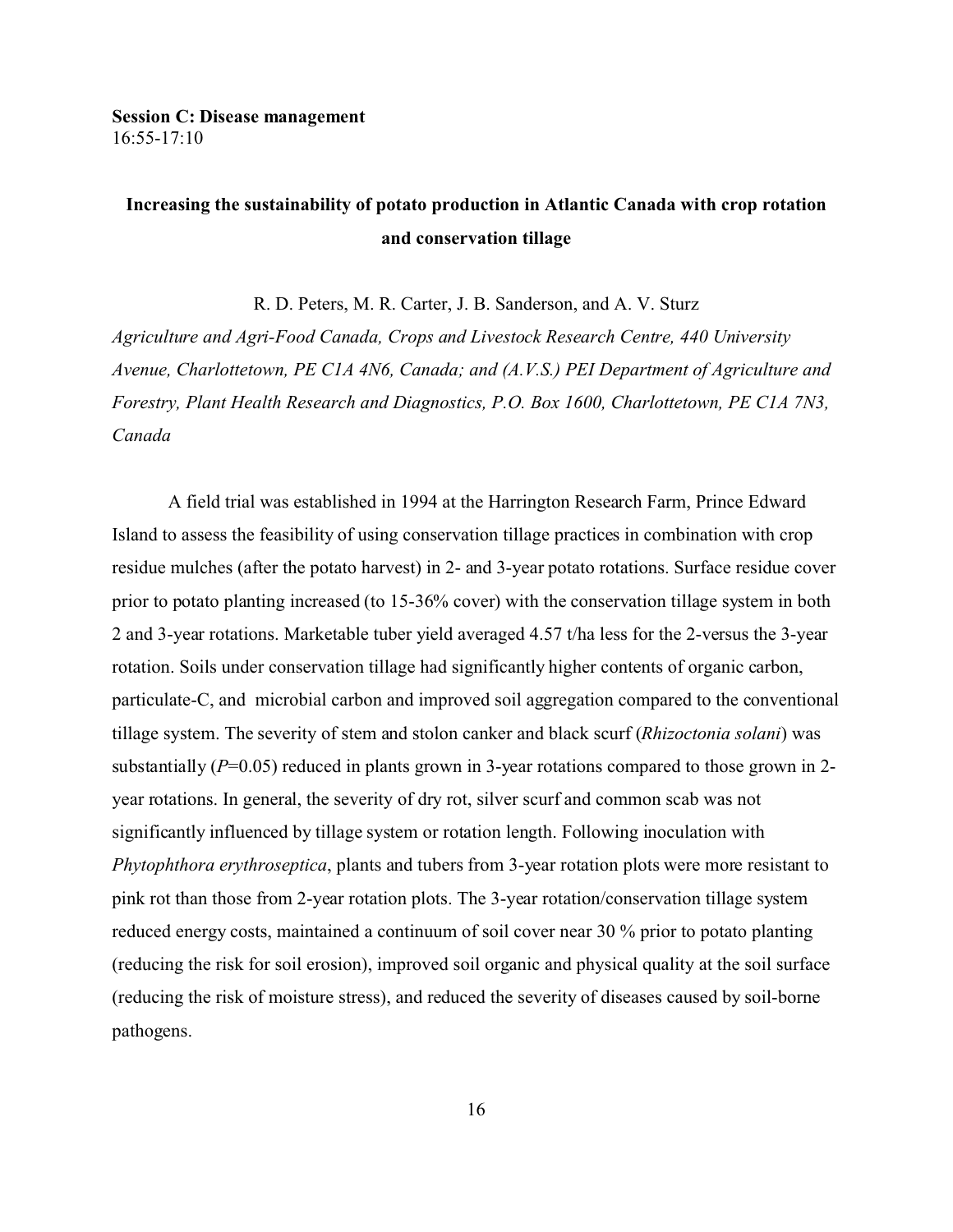**Session C: Disease management** 17:10-17:25

# **Re-assessment of the presence of** *Pospiviroid* **species in floral parts using RT-PCR and infectivity assays**

#### R. P. Singh

*Potato Research Centre, 850 Lincoln Road, Fredericton, NB, E3B 4Z7, Canada*

*Potato spindle tuber viroid* (PSTVd) is transmitted through seed and has been recovered from the floral parts of several host plants over 40 years. However, a recent study (*Zhu et al. 2001: Virology 279, 69-77*) using *Agrobacterium*-mediated inoculation and *in situ* hybridization has shown that PSTVd is present in sepals, but is absent in the petals, stamens, and ovary of infected tomato plants. In our earlier studies, the presence of PSTVd in floral parts was determined by infectivity and polyacrylamide gel electrophoresis assays. In this study, the presence of PSTVd and other *Pospiviroid* species in floral parts of tomato and other host species was studied using the highly sensitive reverse-transcription polymerase chain reaction (RT-PCR) along with infectivity. This reassessment showed that PSTVd was present in all the floral parts of tomato. Moreover, floral organextracts containing the infectious viroid caused characteristic PSTVd symptoms in tomato seedlings. Additionally *Tomato chlorotic dwarf viroid* (TCDVd) a non seed-transmissible viroid and PSTVd, were both detected in the floral parts of *Nicotiana glutinosa*. Both viroids caused characteristic colour-break symptoms in the petals. Pospiviroids isolated from ornamental plants (*Verbena* and *Impatiens*) with two different types of petals were also detected in floral parts of the infected plants. This study reconfirms that the pospiviroids can invade all floral parts of host plants.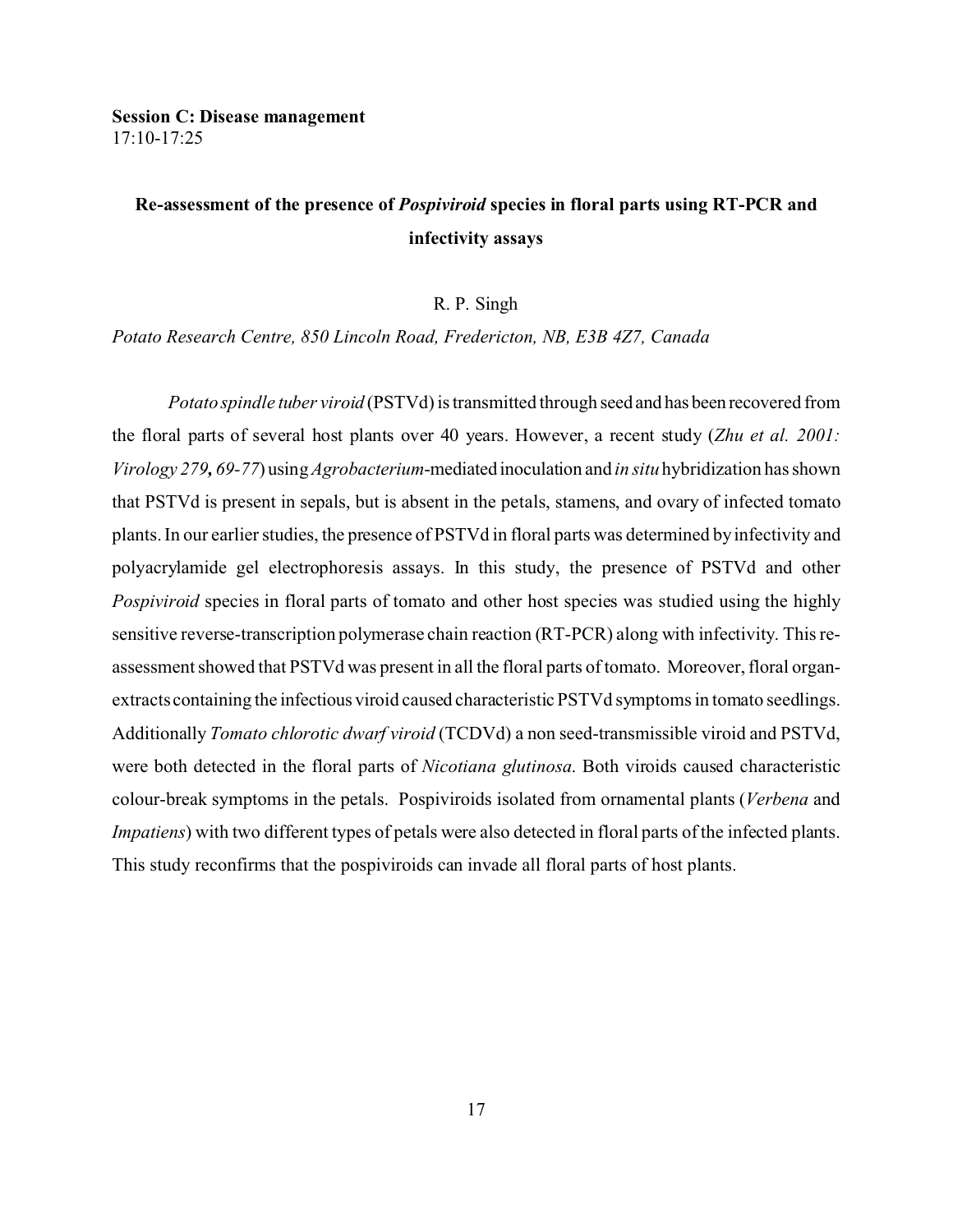### **Appendix**

#### **Participants of CPS Maritime Region Meeting 2005**

- **Khalil I. Al-Mughrabi**, Potato Development Centre, New Brunswick Department of Agriculture, Fisheries and Aquaculture, 39 Barker Lane, Wicklow, NB E7L 3S4. E-mail: [Khalil.Al-Mughrabi@gnb.ca](mailto:Khalil.Al-Mughrabi@gnb.ca)
- **Gordon Braun**, Plant Pathologist, Agriculture and Agri-Food Canada, 32 Main St., Kentville, Nova Scotia, B4N 1J5. E-mail: braung@agr.gc.ca
- **Marleen Clark**, P. Ag., Plant Disease Diagnostician, PEI Department of Agriculture & Fisheries & Aquacultue, P.O. Box 306, Kensington, Prince Edward Island C0B 1M0. E-mail: [mmclark@gov.pe.ca](mailto:mmclark@gov.pe.ca)
- **Brady Code,** Syngenta, 28 Fall Harvest Drive, Kitchener, ON N2P 2M2. E-mail: [brady.code@syngenta.com](mailto:brady.code@syngenta.com)
- **Claudia Goyer**, Potato Research Centre, AAFC, P.O. Box 20280, 850 Lincoln Rd, Fredericton, NB E3B 4Z7. E-mail: [goyerc@agr.gc.ca](mailto:goyerg@agr.gc.ca)
- **Vicki Gustafson**, Research Scientist, Plant Transformation, Canadian Potato Genome Project, 921 College Hill Road, Fredericton NB E3B 6Z9. Email: [vgustafson@BioAtlantech.NB.CA](mailto:vgustafson@BioAtlantech.NB.CA)
- **Roger Henry**, Agriculture and Agri-Food Canada, 440 University Ave., Charlottetown, PE C1A 4N6. E-mail: [henryr@agr.gc.ca](mailto:henryr@agr.gc.ca)
- **Ian MacDonald**, Agriculture and Agri-Food Canada, 440 University Ave., Charlottetown, PE C1A 4N6. E-mail: [MacDonaldI@agr.gc.ca](mailto:MacDonaldI@agr.gc.ca)
- **W. MacDonald**, Department of Biology, University of Prince Edward Island, 550 University Ave., Charlottetown, PE C1A 4P3.
- **Kathy MacIsaac**, Agriculture and Agri-Food Canada, 440 University Ave., Charlottetown, PE C1A 4N6. E-mail: [MacIsaacK@agr.gc.ca](mailto:MacIsaacK@agr.gc.ca)
- **Velma MacLean**, Agriculture and Agri-Food Canada, 440 University Avenue, Charlottetown, P.E.I., Canada. Email: [macleanv@agr.gc.ca](mailto:macleanv@agr.gc.ca)